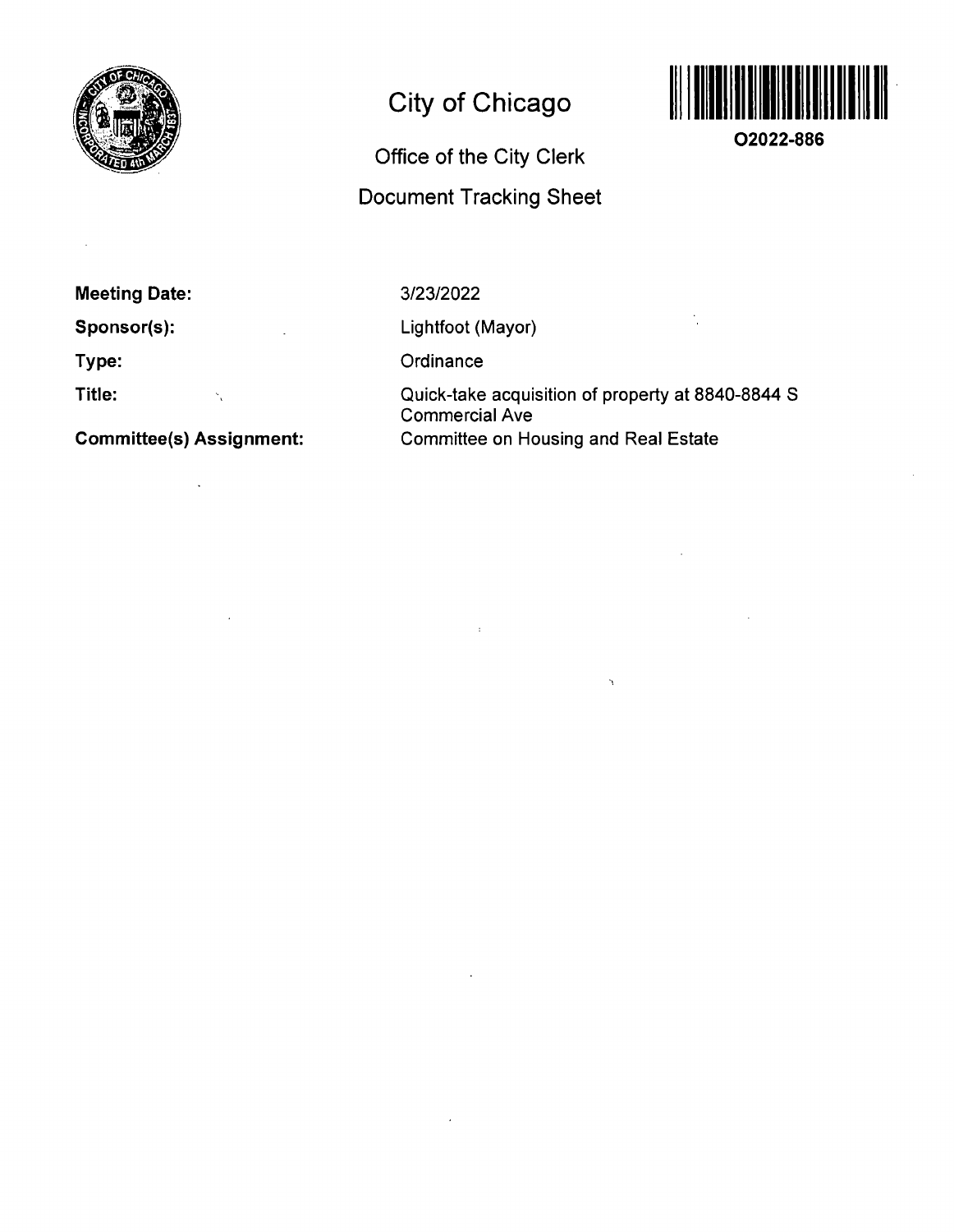

#### OFFICE OF THE MAYOR

#### CITY OF CHICAGO

LORI E. LIGHTFOOT MAYOR

March 23, 2022

#### TO THE HONORABLE, THE CITY COUNCIL OF THE CITY OF CHICAGO

Ladies and Gentlemen:

At the request of the Commissioner of Planning and Development, 1 transmit herewith ordinances providing for a quick take acquisition authority for properties located within the City.

Your favorable consideration of these ordinances will be appreciated.

Very truly you! Fwai Mayor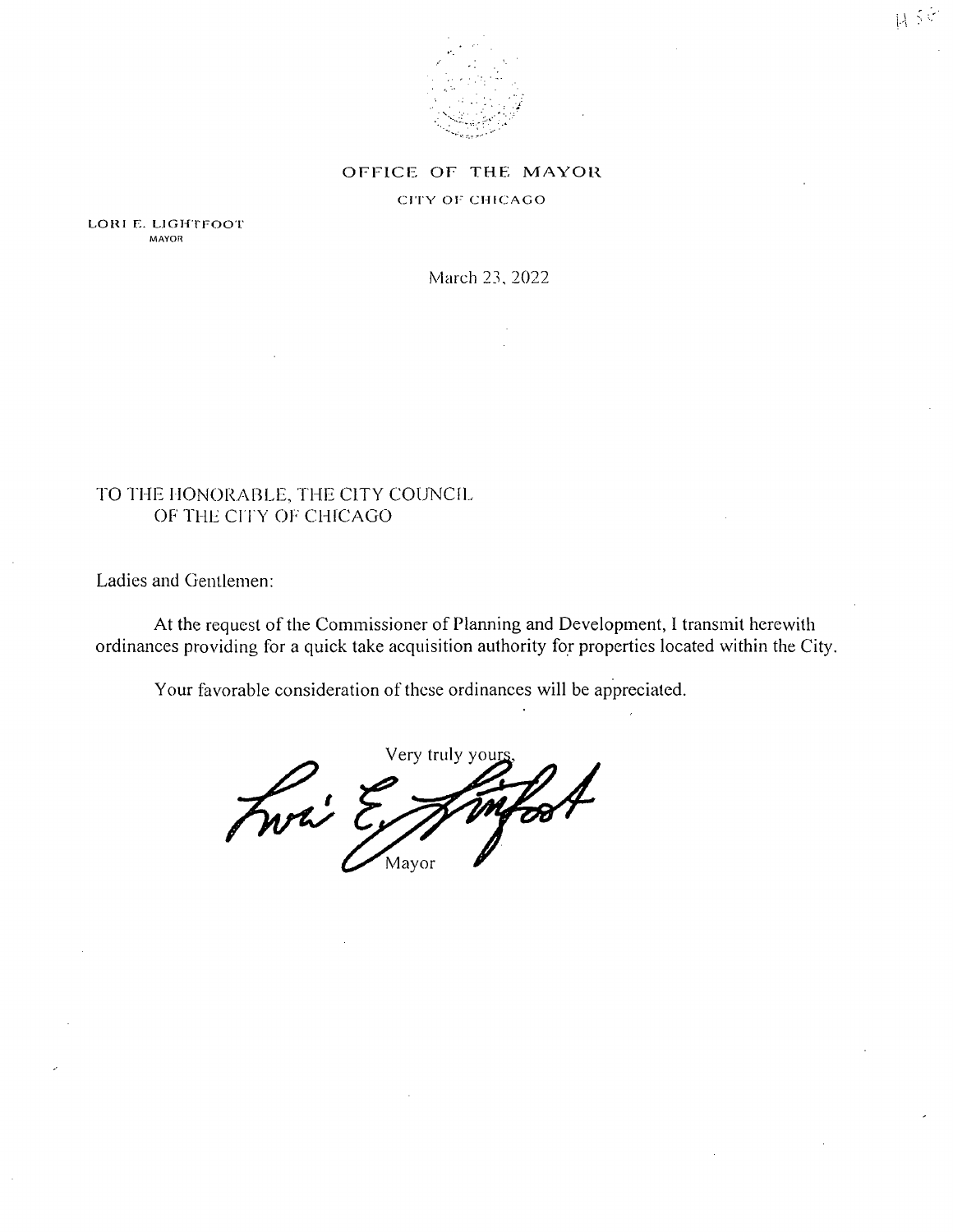#### **ORDINANCE**

WHEREAS, the City of Chicago ("City") is a home rule unit of government by virtue of the provisions of the Constitution of the State of Illinois of 1970, and as such, may exercise any power and perform any function pertaining to its govemment and affairs; and

WHEREAS, on November 13, 2002, the City Council of the City ("City Council") approved a certain redevelopment plan and project ("Redevelopment Plan") for the Commercial Avenue Redevelopment Project Area ("Redevelopment Area"), pursuant to the Illinois Tax Increment Allocation Redevelopment Act, as amended (65 ILCS 5/11-74.4-1 et seg.) ("Act"); designated the Redevelopment Area as a redevelopment project area pursuant to the Act; and adopted tax increment allocation financing pursuant to the Act as a means of financing certain Redevelopment Area redevelopment project costs (as defined in the Act) incurred pursuant to the Redevelopment Plan; and

WHEREAS, pursuant to an ordinance (the "Acquisition Ordinance") adopted by the City Council on January 27,2021, and published at pages 26678 to 26681 in the Joumal of Proceedings of the City Council of such date, the City Council approved the acquisition of certain property located within the Redevelopment Area and identified on Exhibit A attached hereto (the "Acquisition Propertv") for public purposes and for purposes of implementing the objectives of the Redevelopment Plan; and

WHEREAS, the Acquisition Ordinance authorizes the Corporation Counsel to negotiate for the purchase of the Acquisition Property, and, if unable to acquire the property through negotiation, to institute eminent domain proceedings; and

WHEREAS, in 2019, the City launched the Invest South/West commercial corridor improvement initiative; and

WHEREAS, the goal of the Invest South/West program is to re-activate neighborhood cores that have historically served as focal points for pedestrian activity, shopping, services, transportation, public spaces and quality-of life amenities for local residents; and

WHEREAS, the South Chicago community is one of 10 communities selected as a part of the initial phase of the Invest South/West program, and the priority corridor in South Chicago is Commercial Avenue from 85th to 92nd streets, as well as adjacent blocks on  $92<sup>nd</sup>$ ; and

WHEREAS, the Acquisition Property is located in the Invest South/West Commercial Avenue corridor; and

WHEREAS, in November 2020, the Department of Planning and Development ("DPD") issued an RFP for the Invest South/West site located at 8840-54 South Commercial Avenue (the "RFP Site"), which includes the Acquisition Property, and in August 2021, DPD selected a winning respondent; and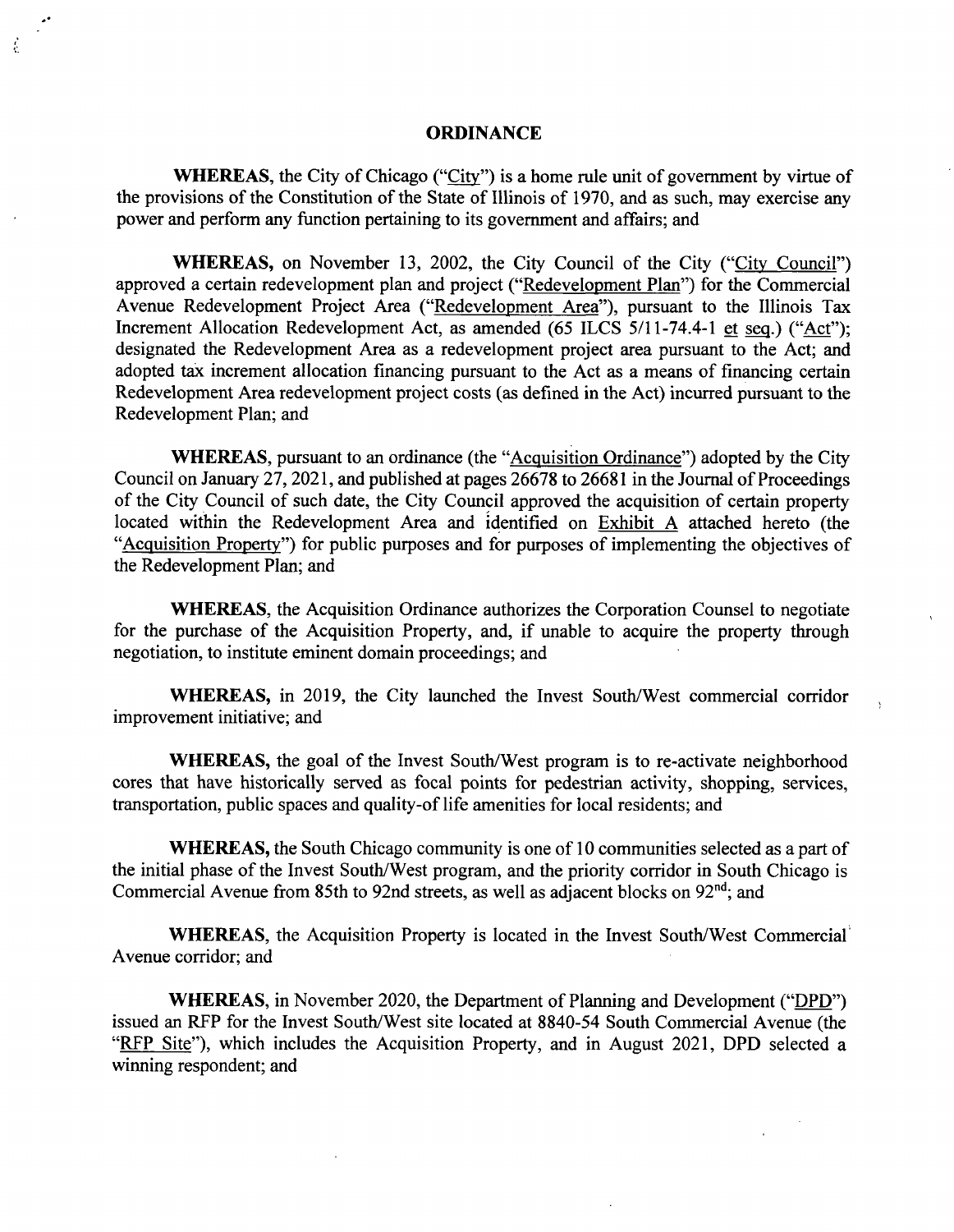WHEREAS, the winning respondent proposed a mixed-use development for the RFP Site, including rehabilitation of one of the buildings located on the Acquisition Property (the "Invest S/W Commercial Avenue Project"); and

WHEREAS, the City and the winning respondent are targeting a construction start date in the first quarter of 2023; and

WHEREAS, in order to meet this construction start date, the City needs ownership of the RFP Site, including the Acquisition Property, to allow the winning respondent to obtain zoning entitlements and funding commitments and to begin work on demolition and site remediation; and

WHEREAS, the two buildings on the Acquisition Property are vacant and in a state of disrepair, and delays in acquisition could lead to further deterioration; and

WHEREAS, the City desires to establish a schedule for expedited acquisition of the Acquisition Property in order to implement the Invest S/W Commercial Avenue Project and achieve the objectives of the Redevelopment Plan; and

WHEREAS, the Illinois General Assembly in 735 ILCS 30/25-7-103.12 has authorized the use of quick-take eminent domain proceedings by municipalities having a population of more than 500,000 for the purposes set forth in Divisions 74.2 and 74.3 of Article 11 of the Illinois Municipal Code (65 ILCS 5/11-74.2 and 74.3), said purposes being the redevelopment of commercial or business areas to eradicate and eliminate commercial blight for redevelopment purposes, and for the same purposes when established pursuant to home rule powers; and

WHEREAS, the City Council finds that the acquisition of the Acquisition Property for the purpose of implementing the Invest S/W Commercial Avenue Project is for the benefit of the residents of the City; and

WHEREAS, the use of quick-take will allow the Invest S/W Commercial Avenue Project to move forward in accordance with the schedule contained herein; and

*WHEREAS, the City under its home mle power finds that it is useful and necessary to use quick-take proceedings to acquire the Acquisition Property for the same purposes as those set forth*  in Divisions 74.2 and 74.3 of the Illinois Municipal Code (65 ILCS 5/11-74.2 and 74.3); now, *therefore,* 

#### **BE IT ORDAINED BY THE CITY COUNCIL OF THE CITY OF CHICAGO:**

Ì

SECTION 1. The foregoing recitals are hereby adopted as the findings of the City Council.

SECTION 2. The City Council hereby finds, pursuant to its home rule power and the Redevelopment Plan, that it is useful, necessary, desirable and in the best interests of the City to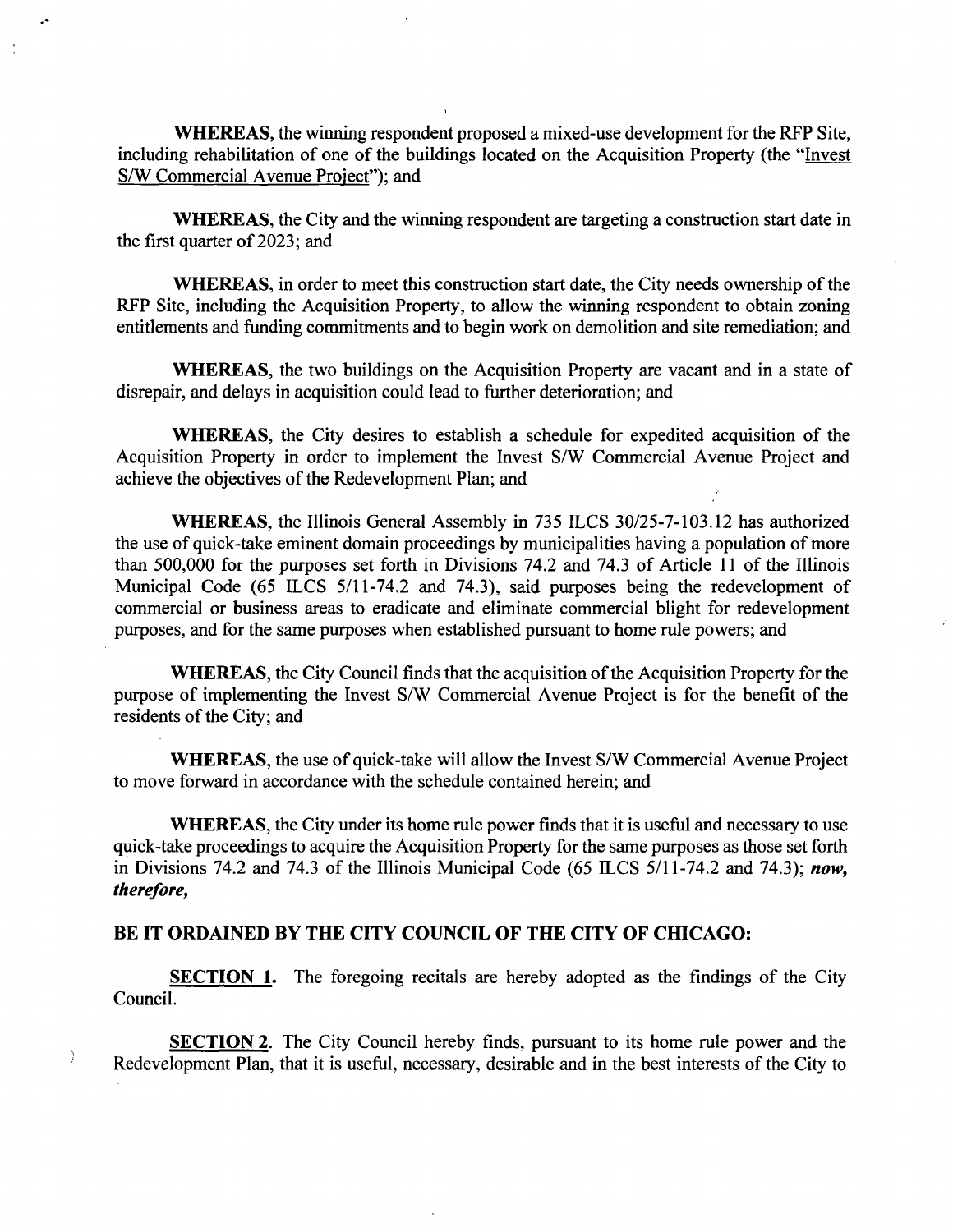acquire the Acquisition Property by "quick-take" condemnation proceedings for the purpose of implementing the Invest S/W Commercial Avenue Project in accordance with the schedule adopted herein.

SECTION 3. A schedule for the redevelopment of the Acquisition Property is hereby adopted as follows: (1) acquire fee simple title to the Acquisition Property on or before August 31, 2022; (2) convey the Acquisition Property to the winning respondent on or before December 15, 2022; (3) commence constmction of the Project on or before March 31, 2023; and (4) complete constmction of the first phase of the Invest S/W Commercial Avenue Project on or before June 30, 2024.

**SECTION 4.** The Corporation Counsel is hereby authorized to acquire the Acquisition Property by "quick-take" condemnation proceedings.

**SECTION 5.** The Commissioner of DPD (the "Commissioner"), or a designee of the Commissioner, is authorized to (1) execute such documentation as may be necessary to implement the provisions of this ordinance, (2) amend, modify, or change the schedule for the acquisition of the Acquisition Property set forth in Section 3. and (3) detennine whether the acquisition of the Acquisition Property, or a portion thereof, or less than fee simple title is necessary to implement the Invest S/W Commercial Avenue Project, all subject to the approval of the Corporation Counsel.

SECTION 6. If any provision of this ordinance shall be held to be invalid or unenforceable for any reason, the invalidity or imenforceability of such provision shall not affect any of the other provisions of this ordinance.

SECTION 7. All ordinances, resolutions, motions or orders in conflict with this ordinance are hereby amended to the extent of such conflict.

y.

**SECTION 8.** This ordinance shall be effective upon its passage and approval.